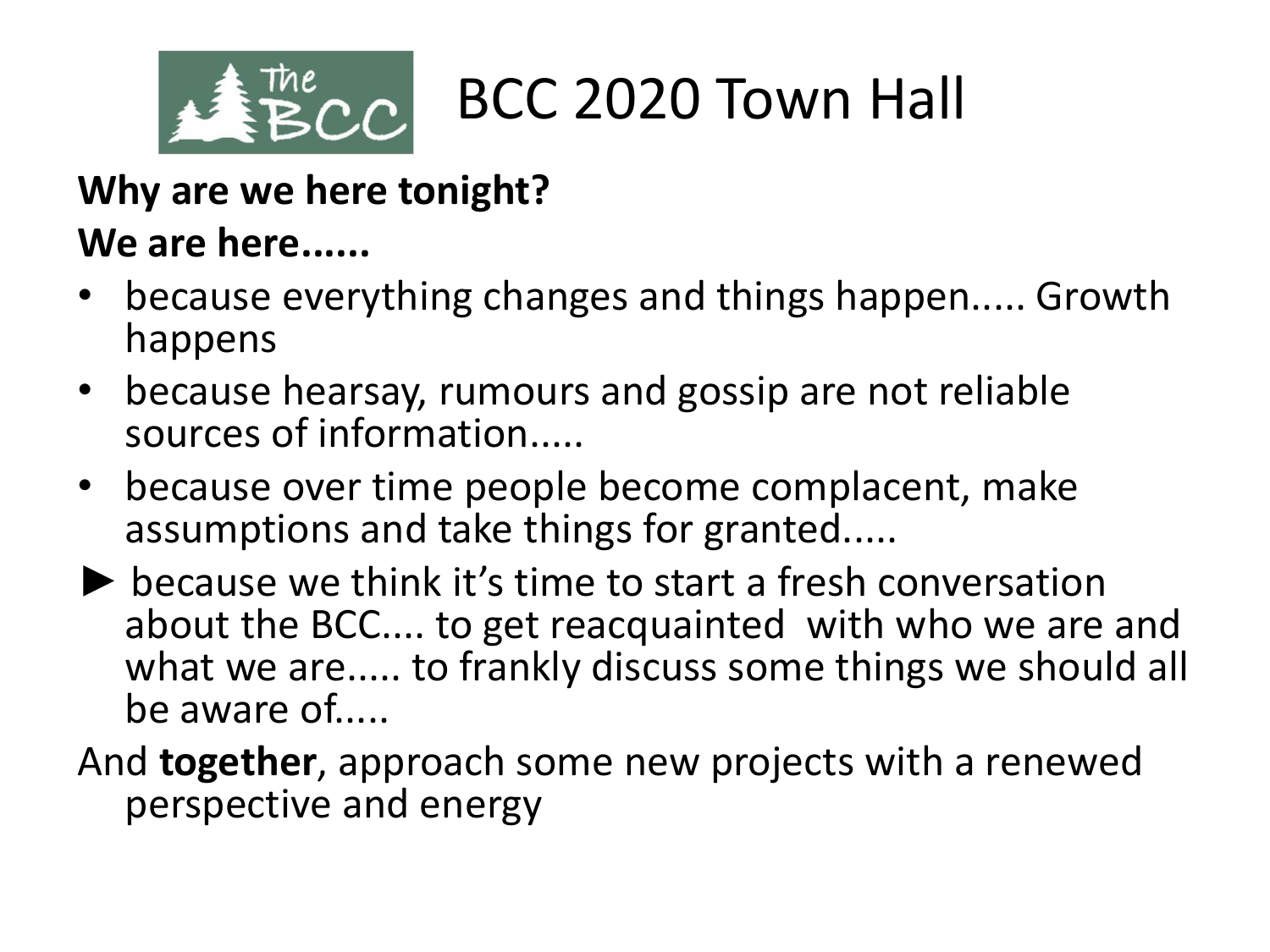

### **Why is the BCC important?**

- How do we define the value of the BCC?
- How do you measure it? Why is it important to you?
- Is it what it does? What does it do?
	- Community services, Cultural or social activities and events, Recreational activities and programs?
	- Is it what you do here..... **for yourself?**
	- Is it what you do here..... **with others, friends and neighbors?**
	- Is it what you do here..... **for others?**
- Is it the number and variety of activities and programs?  $-$  A "8 to 5" facility + evenings & W/E's
- Is it the low cost?
- Can you imagine Buckhorn without it?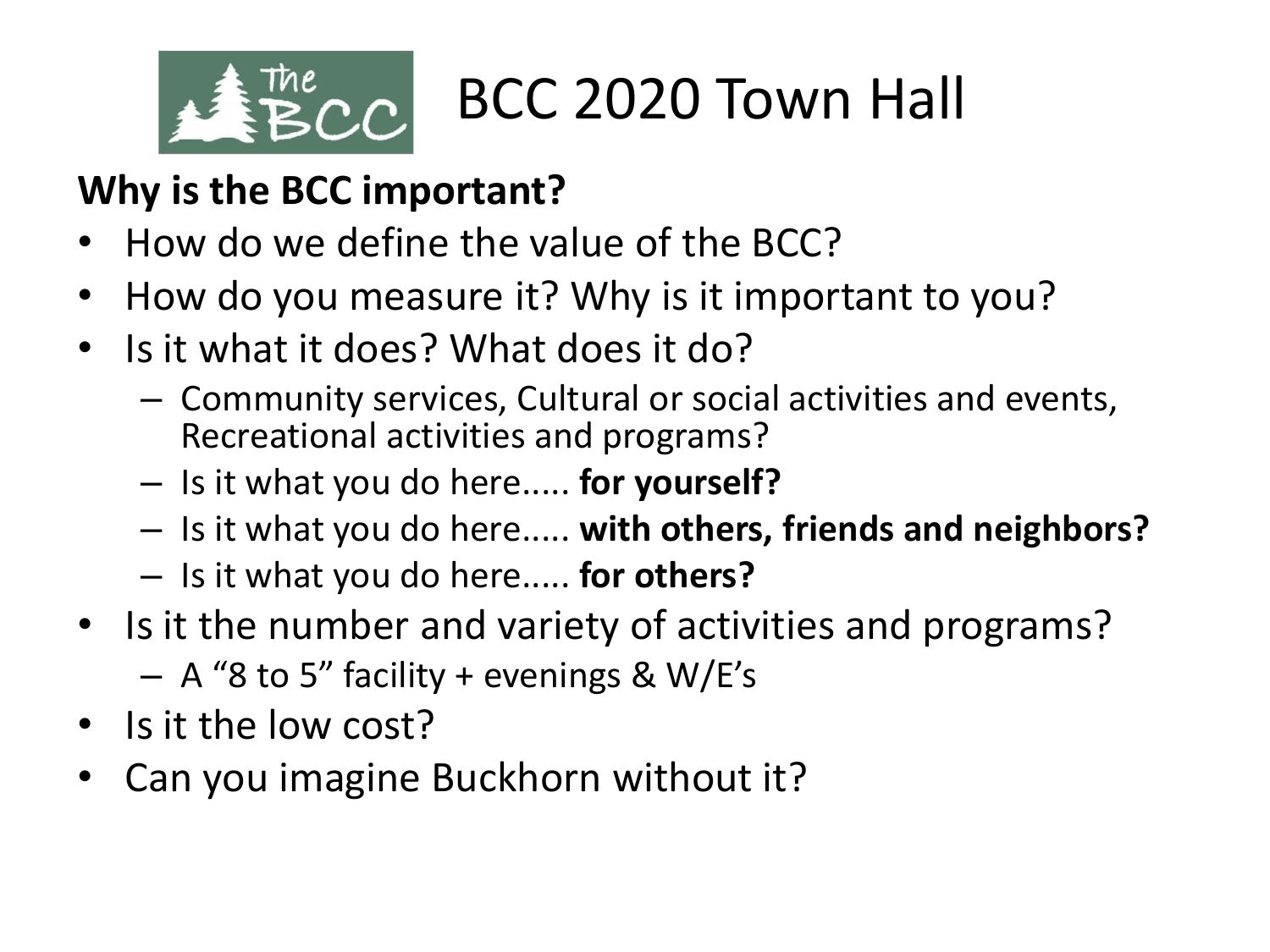

#### **Why is the BCC different and unique?**

- Do you understand that it is?
- We're a private not-for-profit facility that's over 40 years old
- What does that mean?
	- Who owns it? > **You** The Members
	- Who runs it? > Minimal Staff & You Volunteers
	- Who pays the bills? > You Users, Guests, Donors, Grants
- What does it cost?
	- \$750 per day > Annual \$275,000 budget
- The private status of the BCC is the reason that **Membership is so important**. It's not about the dues. It's about who we are.
	- If you are here tonight you are a Member
	- Member statistics are very important when dealing with government or any resourcing situation. Number's talk.
	- Member status is critical for communications and support
	- Should we charge more? Should Membership be **required**?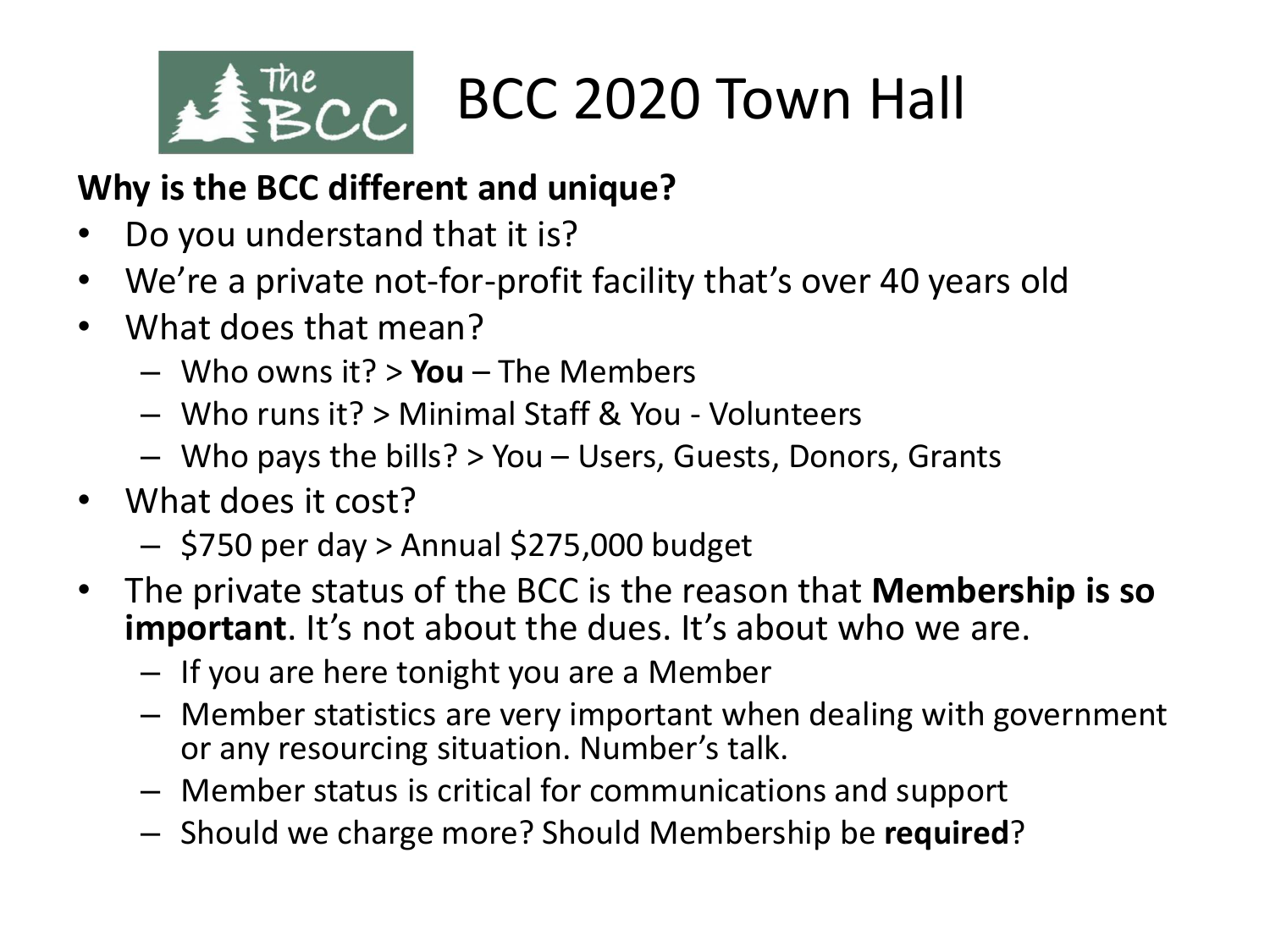

### **What does the Board of Directors do?**

- The Boards role is to ensure the short and long term viability of the centre
	- In line with it's Vision while meeting it's Goals
		- And according to our Bylaws
	- This means having a broad perspective of the BCC's purpose and it's larger role in the community we serve
	- It means actively Partnering with Stakeholders who make decisions that affect the larger community.
		- Government: Municipalities, the County, the Province
		- Other Service Organizations and Business Groups: BDTA, Community Care, etc
		- Other Community Projects: TSW Trail Town, Rock the Locks
	- It means "being at the table" representing the BCC
	- It is not the Boards role to get overly involved in the day to day operation of the centre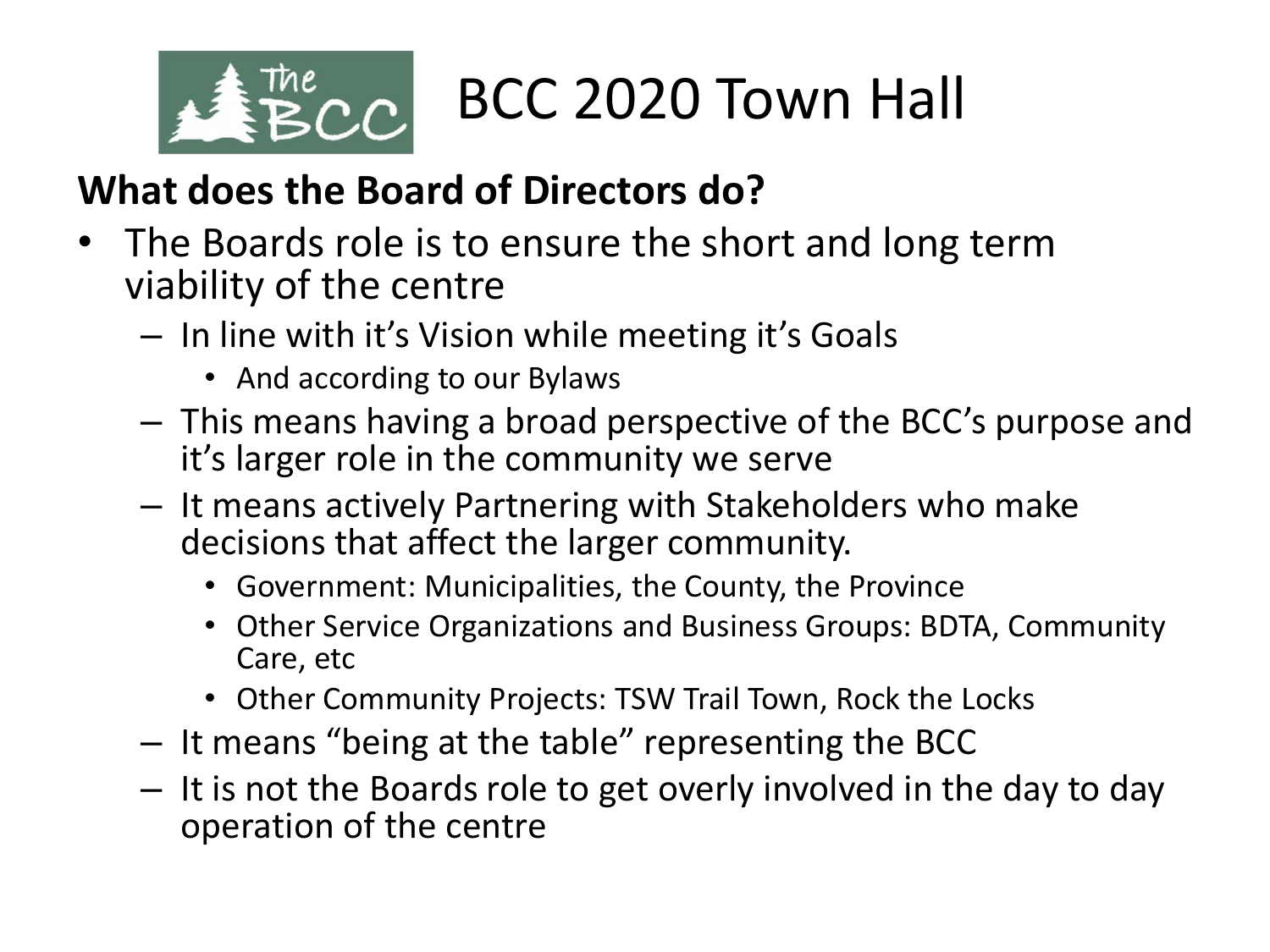

#### **In addition.......**

- The next level between Staff and the Board is working Committees made up of volunteers focused on key areas:
	- Building Committee
	- Communications Committee
	- Fundraising Committee
	- Grant Committee
	- H.R. Committee
	- I.T. Committee
	- Operations Committee
	- This is not a complete list.......
- And Event Directors and committees....
	- The BFOA, Team Leaders, and Volunteers
	- The Spring and Fall Dinner Theatres
	- The Spring and Fall Craft shows etc., etc.
- And of course YOU! > All of our Volunteers!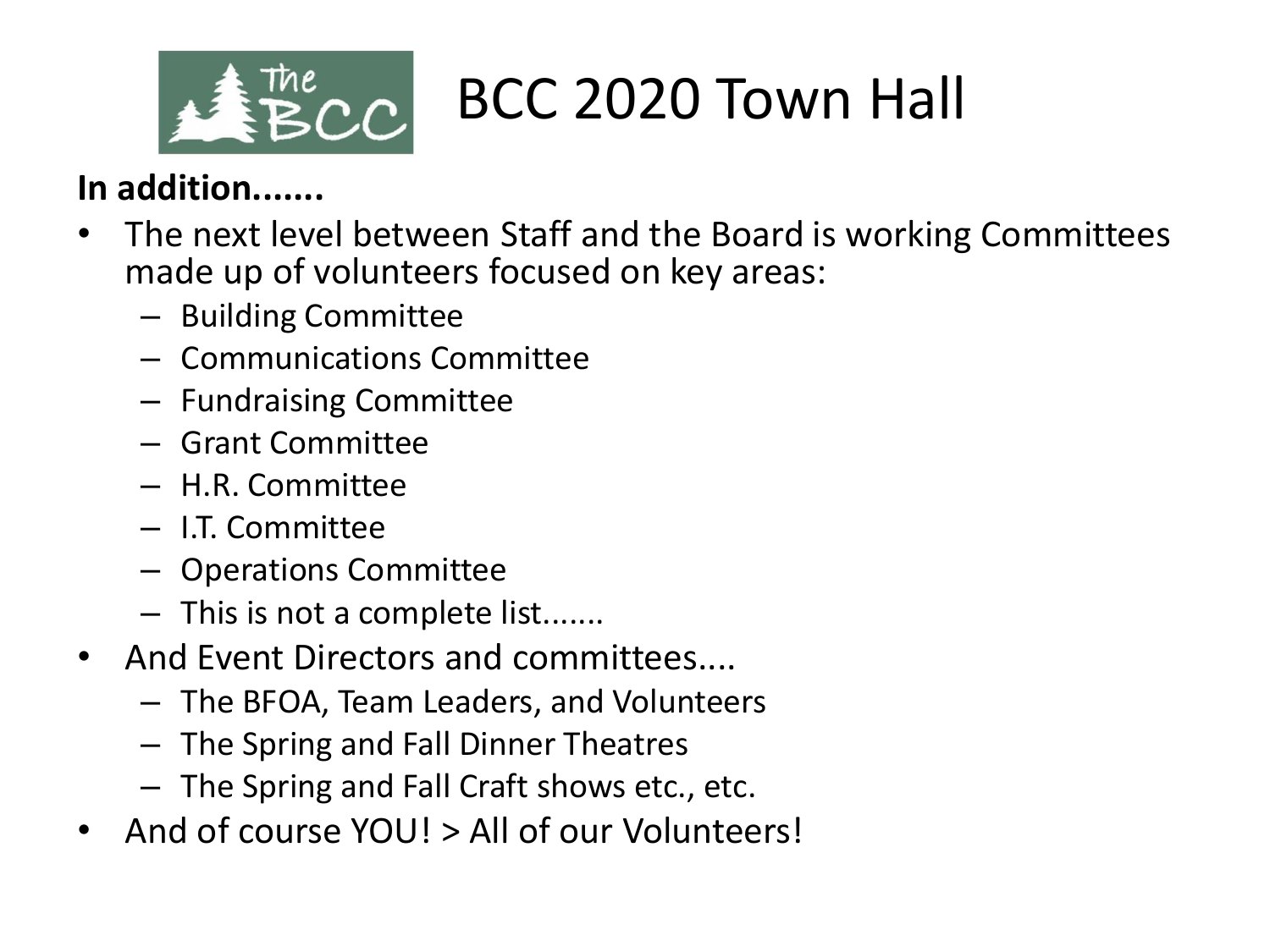

### **So what are we doing? > Strategic Projects**

- 1. Building a new relationship, a Partnership, with the municipalities > Trent Lakes & Selwyn
- 2. Remaking the Buckhorn Fine Art Festival into new marquee event for the region that achieves success on all the necessary levels.
- 3. Managing Volunteerism
- 4. Rethinking Communications.....
- 5. Modernizing Procedural Support .....
- 6. Building a Strategic Plan.....
- 7. Partnering with other organizations, groups & projects ......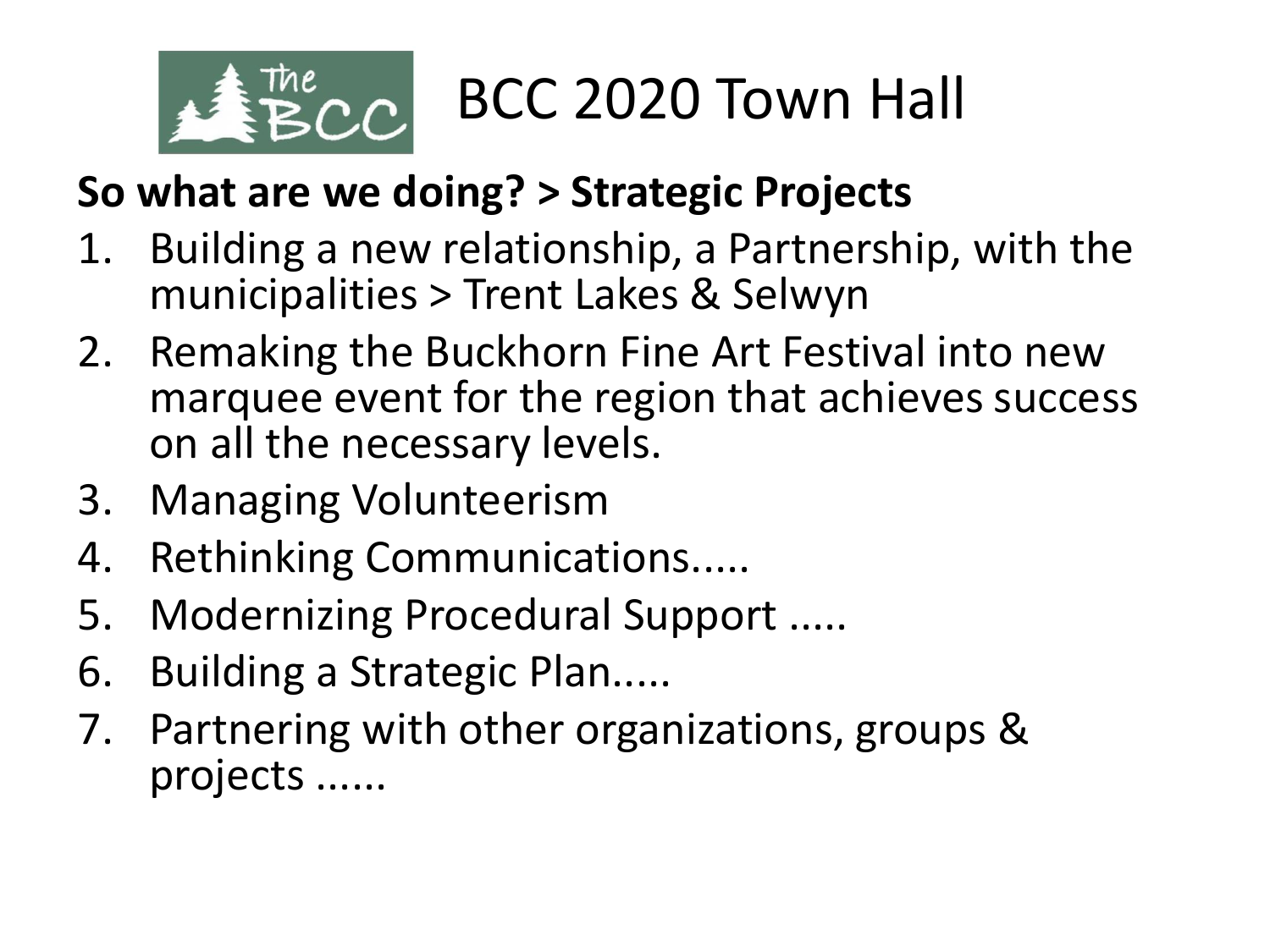

#### **1. Partnering with Trent Lakes & Selwyn: A Public vs Private issue**

- In Dec. 2018 we presented to both new Councils on the unique Partner that the BCC is and the urgent need for a new relationship.
	- Grants vs Planning and Budgeting > Work with us like you own us.
- We applied for and were accepted as participants on the new MTL Parks, Recreation and Cultural Advisory Committee (PRCAC) – First mtg June 5<sup>th</sup>.
	- This group will play a strong role in advising MTL on the content of a Parks, Recreation and Culture Master Plan
	- "Say how you play" Survey is out! > Please participate
- Many, many other Partnering opportunities for the BCC......
	- MATRG, Buckhorn Greenspace and Streetscape Master Plan, TSW Trail Town project, etc....
	- The key is being a community anchor, an active participant, the go-to place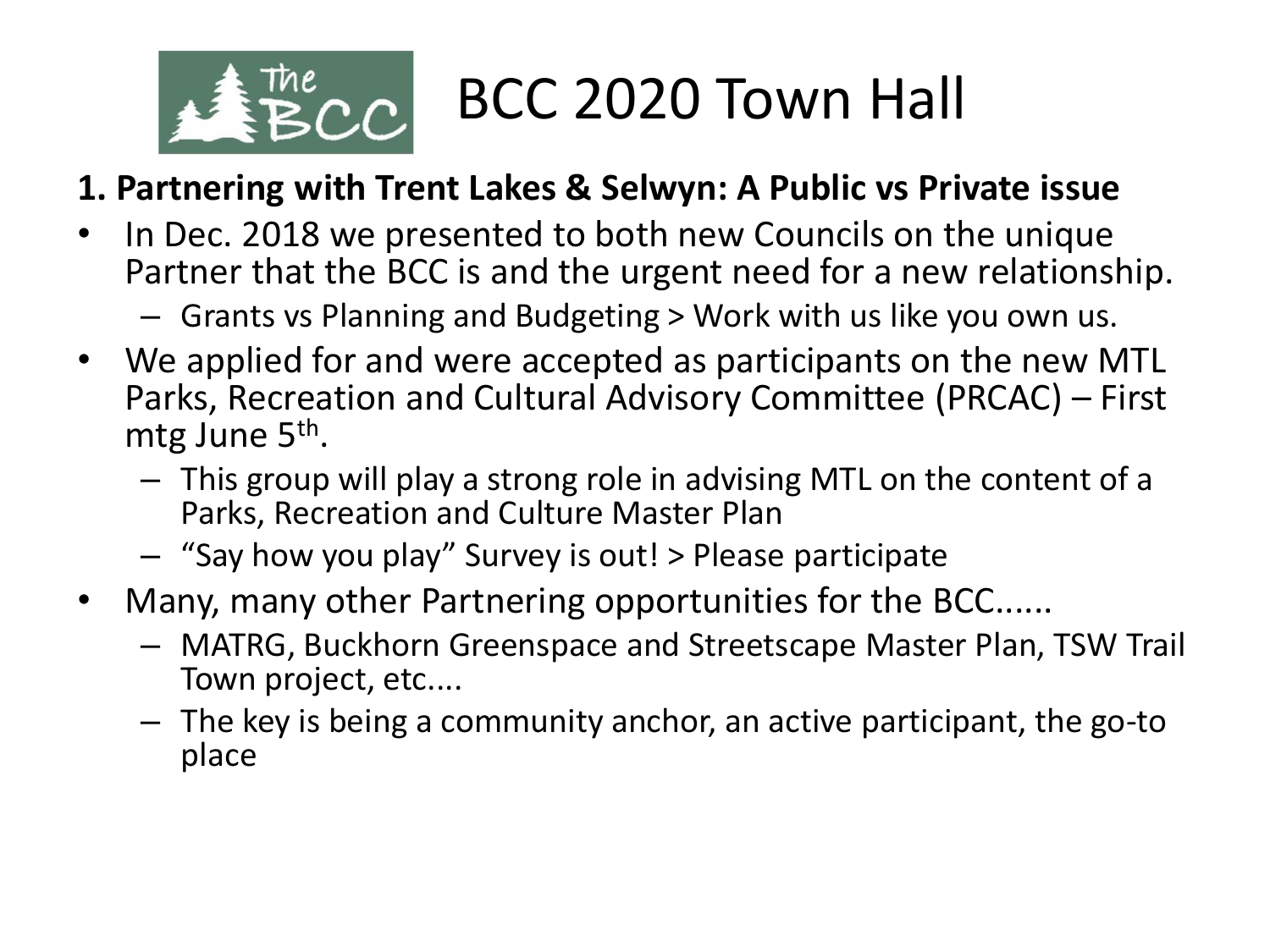

### 2. **Remake the Buckhorn Fine Art Festival**

- "Transition the Buckhorn Fine Art Festival as we know it today, by forming a new Steering Committee with board oversight with the intent to promote new ideas for the future of a more successful festival"
- In the  $2^{nd}$  year of a 3 year commitment
- Renamed the **Buckhorn Festival of the Arts**
- Baseline metrics + cultural emphasis
- An artistic experience that anchors a larger commitment to developing the artistic character of the community......
	- .... Artisans Village project
	- .... Outdoor Gallery project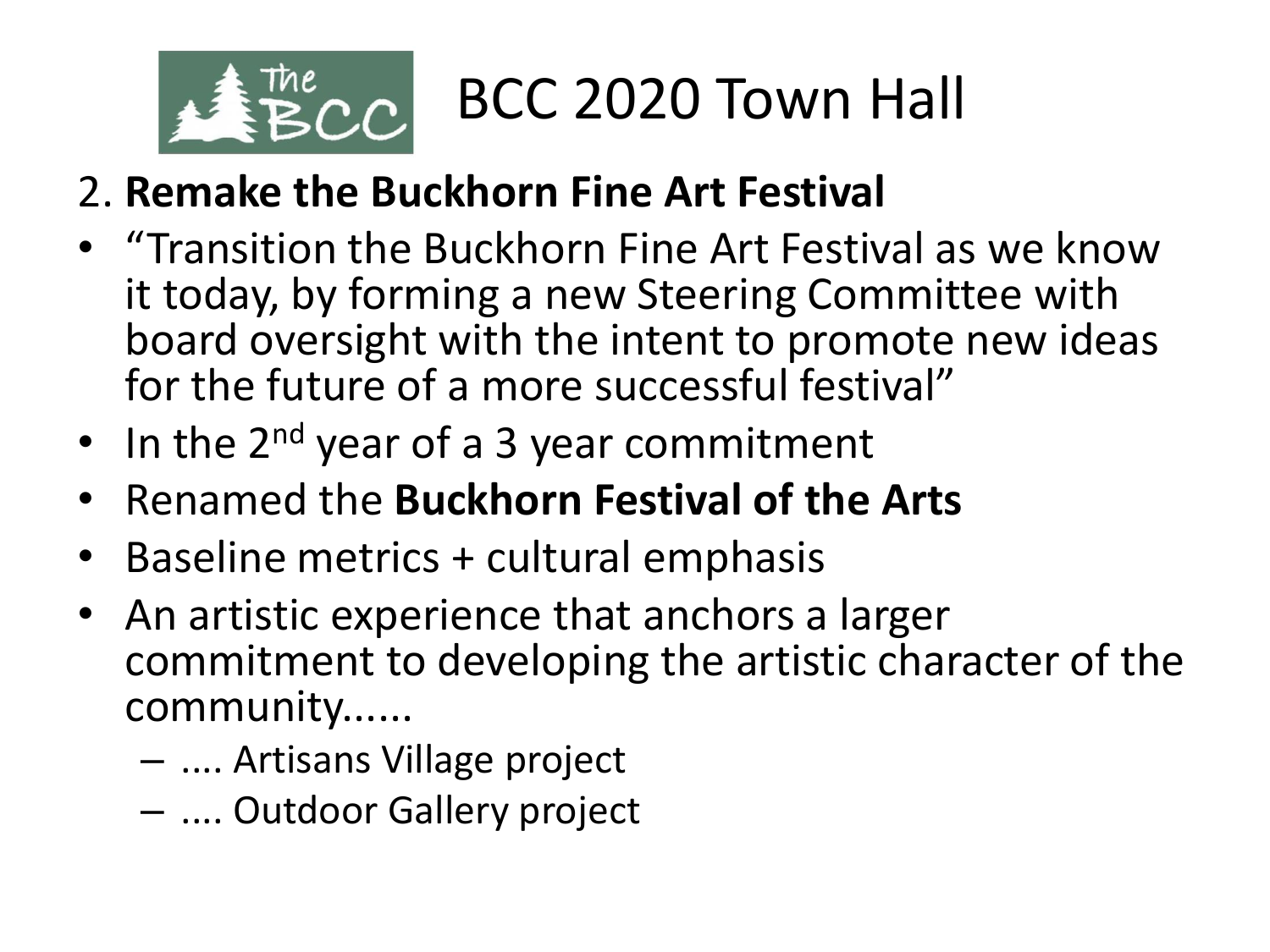

### **3. Volunteerism**

- We need a Volunteer Coordinator to Manage our most valuable resource > Volunteers
- We need to more effectively develop and engage new Volunteers in ways they are comfortable with
- "New Work, New People" but also off-loading existing work
- Manage "STP" Same Ten/Twenty/Thirty People
- Prepare for staff transitions > Judy and Peggy
- We have a list of positions to fill. > an I.T. Administrator
- **4, 5 & 6. Communications, Procedural support, A new Strategic Plan....**
- It's important that we start work on these.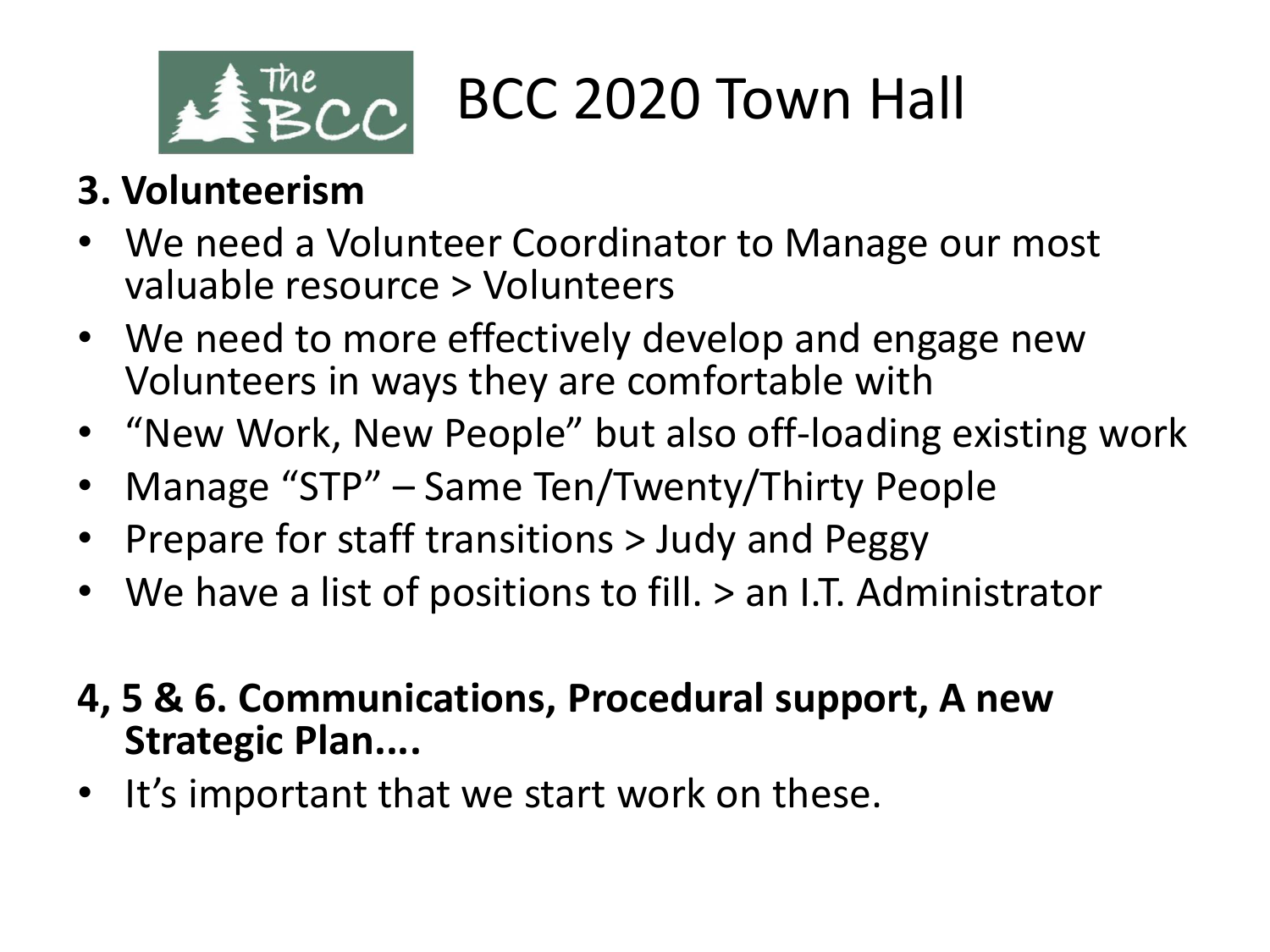

#### **Other projects....... Pressing concerns**

- The Sports Pad Refrigeration proposal. Status:
	- We respectfully asked Council to hold off asking us to sell the land
	- The PRCAC is advising MTL on a Parks, Recreation & Culture Master Plan. The Committee has requested that no further discussion take place until it is complete.
	- The Consultants Facilities Master Plan recommended that no further investment be made in the facility (over it's planned lifespan-2040).
	- What would it really mean to the BCC if the pad is refrigerated?
- Did you know our Solar Panels are defective?
	- Pro-rated warranty. Labor is not included.+\$15,000 to replace this year; the 6th year of a 20 year FIT contract. The outstanding mortgage is still \$66,000.
- We need soundproof door & wall between the main rooms
- We have a minor sinkhole developing in the parking lot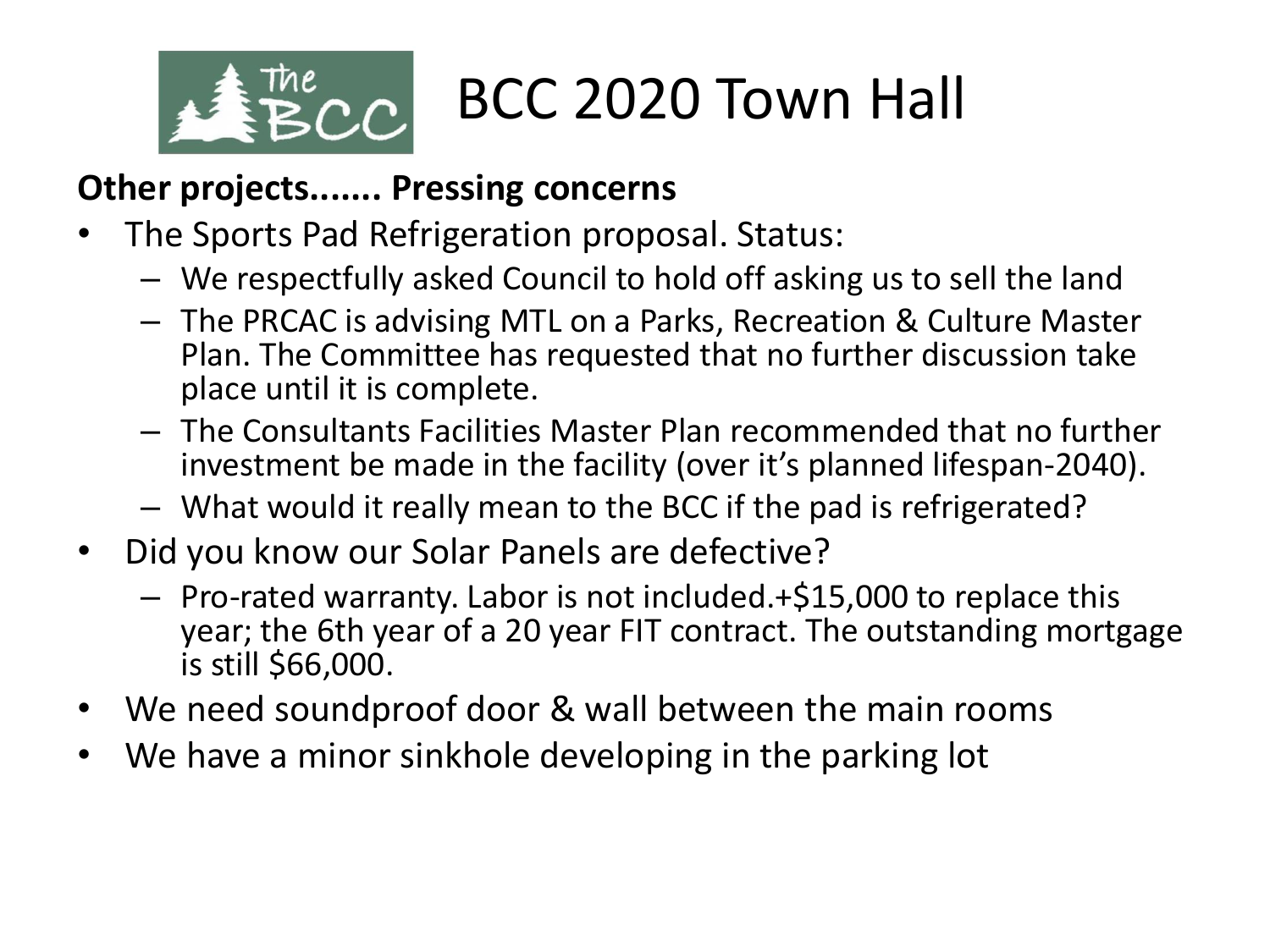

### **Strategic planning........ What else?, What if?**

- **What else** should the BCC be looking at to be ready for the growth we will see?
	- If we had more space we could use it today………
	- Pickleball courts, Meeting rooms, Community Care partnership, Artisans Village..... ?
	- What kind of facility do we want to be?
	- Which ways will we grow?
	- What are our priorities?
- **What if** we buy the Sports Pad from the municipality and repurpose it?
- **What if** we sell the BCC to the municipality?